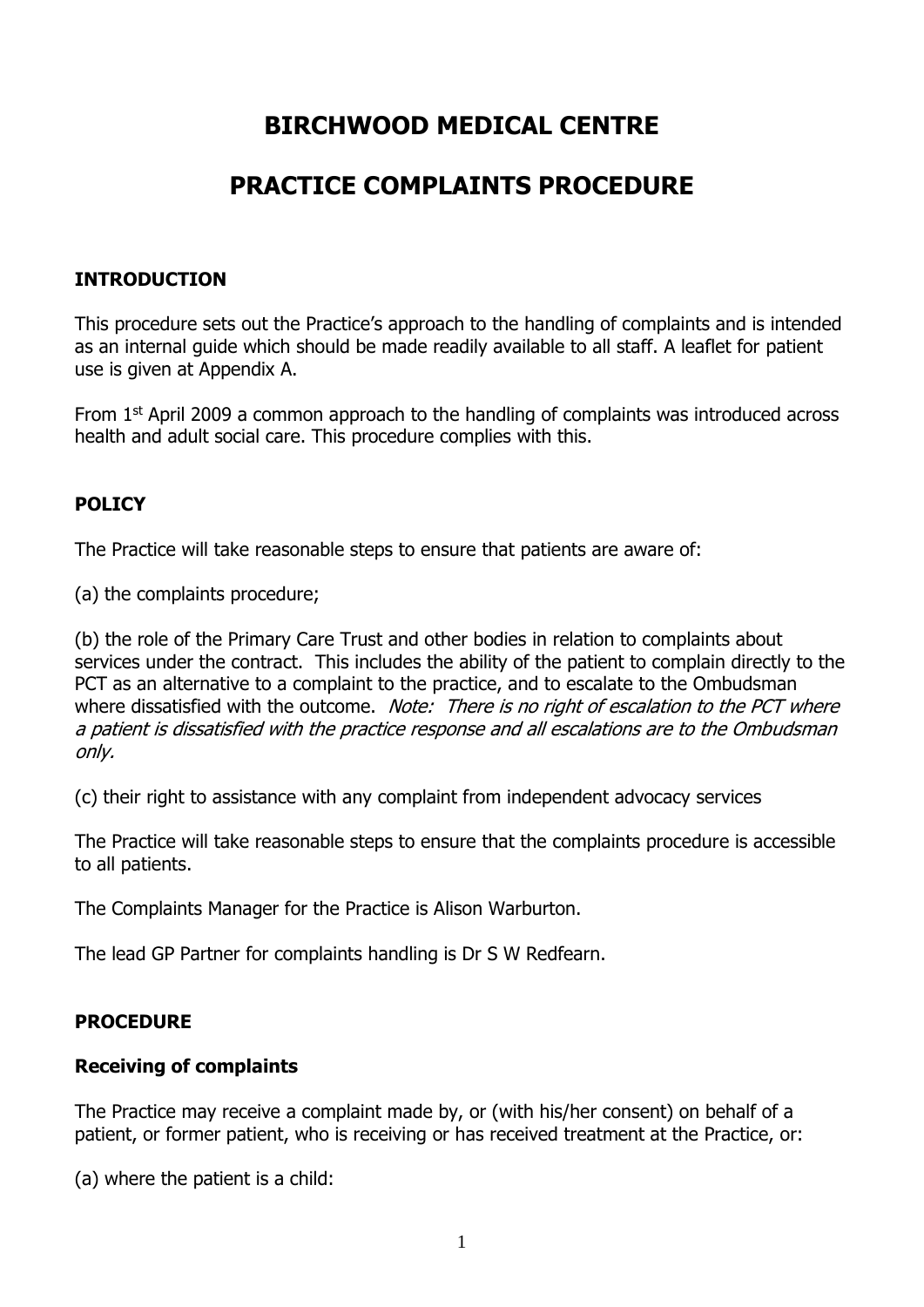- by either parent, or in the absence of both parents, the guardian or other adult who has care of the child;
- by a person duly authorised by a local authority to whose care the child has been committed under the provisions of the Children Act 1989;
- by a person duly authorised by a voluntary organisation by which the child is being accommodated

(b) where the patient is incapable of making a complaint, by a relative or other adult who has an interest in his/her welfare.

Oral complaints that are satisfactorily resolved no later than the next working day are not subject to these Regulations.

All other complaints, whether made orally, in writing or electronically, will be recorded, and must be acknowledged, either orally or in writing, within 3 working days of receipt. Patients will be encouraged to put their complaint in writing where possible if this is a matter that is not going to be resolved within one working day. The final response to the patient should be made within 10 working days, or the patient should be provided with an update and an estimate timescale.

## **Period within which complaints can be made**

The period for making a complaint is normally:

(a) 12 months from the date on which the event which is the subject of the complaint occurred; or

(b) 12 months from the date on which the event which is the subject of the complaint comes to the complainant's notice

Complaints should normally be resolved within 6 months. The practice standard will be 10 days for a response.

The Complaints Manager or lead GP has the discretion to extend the time limits if the complainant has good reason for not making the complaint sooner, or where it is still possible to properly investigate the complaint despite extended delay.

When considering an extension to the time limit it is important that the Complaints Manager or the GP takes into consideration that the passage of time may prevent an accurate recollection of events by the clinician concerned or by the person bringing the complaint. The collection of evidence, Clinical Guidelines or other resources relating to the time when the complaint event arose may also be difficult to establish or obtain. These factors may be considered as suitable reason for declining a time limit extension.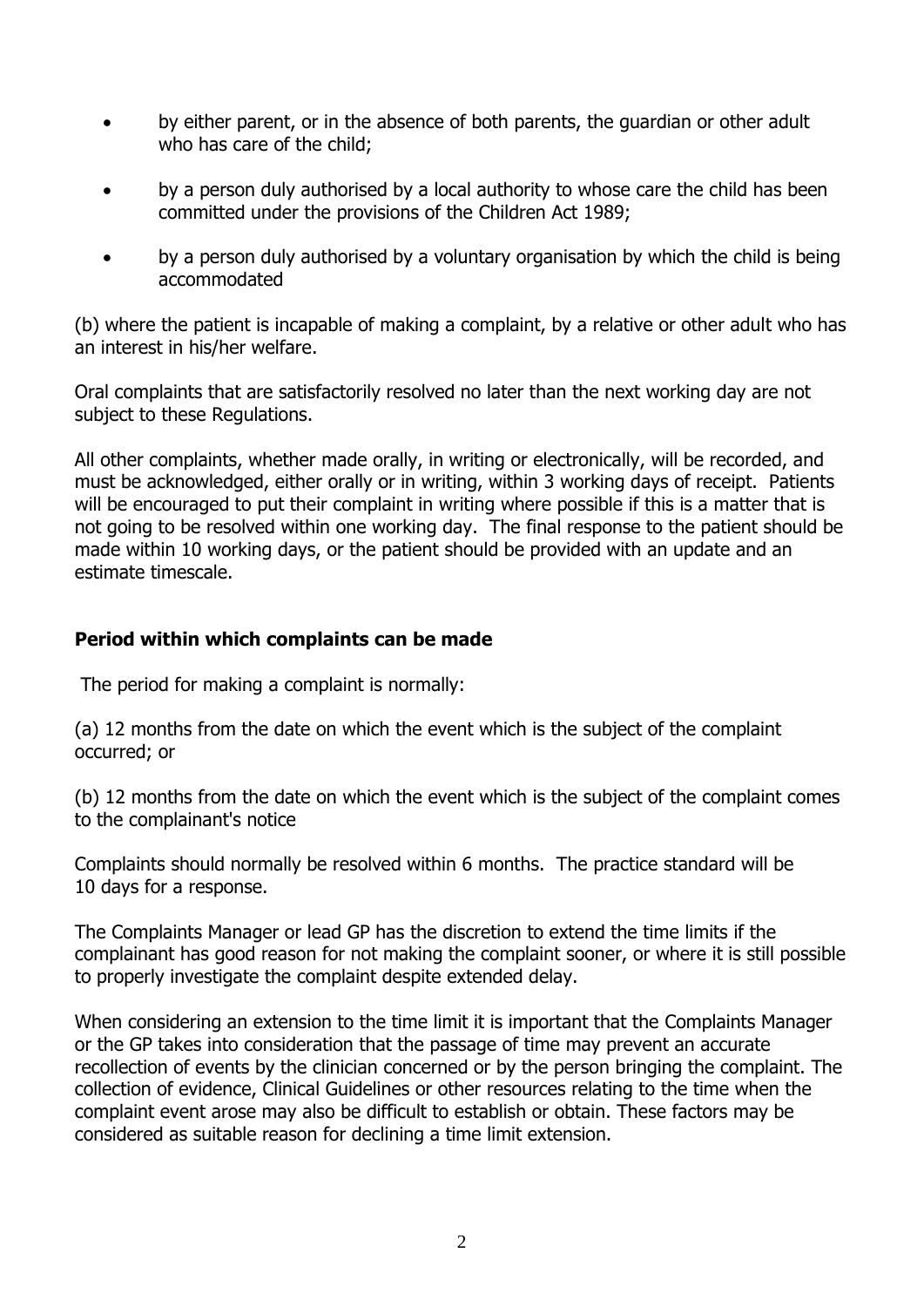# **Action upon receipt of a complaint**

Complaints may be received either verbally or in writing and must be forwarded to the Complaints Manager (or the lead GP if the Complaints Manager is unavailable), who must:

- acknowledge orally or in writing within the period of 3 working days beginning with the day on which the complaint was made or, where that is not possible, as soon as reasonably practicable. Include an offer to discuss the matter in person. The discussion will include agreement with the patient as to how they wish the complaint to be handled. If the complainant declines the offer to discuss the issue, the practice should decide how the complaint will be handled, based on the available information.
- Advise the patient of potential timescales and the next steps.
- Where the complaint is made verbally a written record will be taken and a copy will be provided to the complainant.
- Ensure the complaint is properly investigated. Where the complaint involves more than one organisation the Complaints Manager will liaise with his / her counterpart to agree responsibilities and ensure that one coordinated response is sent;
- Where the complaint has been sent to the incorrect organisation, advise the patient within 3 working days and ask them if they want it to be forwarded on. If it is sent on, advise the patient of the full contact details;
- Provide a written response to the patient as soon as reasonably practicable ensuring that the patient is kept up to date with progress as appropriate. Where a response is not possible within 10 working days provide an update report to the patient with an estimate of timescales. The final reply will include a full report and a statement advising them of their right to take the matter to the Ombudsman if required.

# **Unreasonable Complaints**

Where a complainant becomes aggressive or, despite effective complaint handling, unreasonable in their promotion of the complaint, some or all of the following formal provisions will apply and will be communicated to the patient:

- The complaint will be managed by one named individual at senior level who will be the only contact for the patient
- Contact will be limited to one method only (e.g. in writing)
- Place a time limit on each contact
- The number of contacts in a time period will be restricted
- A witness will be present for all contacts
- Repeated complaints about the same issue will be refused
- Only acknowledge correspondence regarding a closed matter, not respond to it
- Set behaviour standards
- Return irrelevant documentation
- Keep detailed records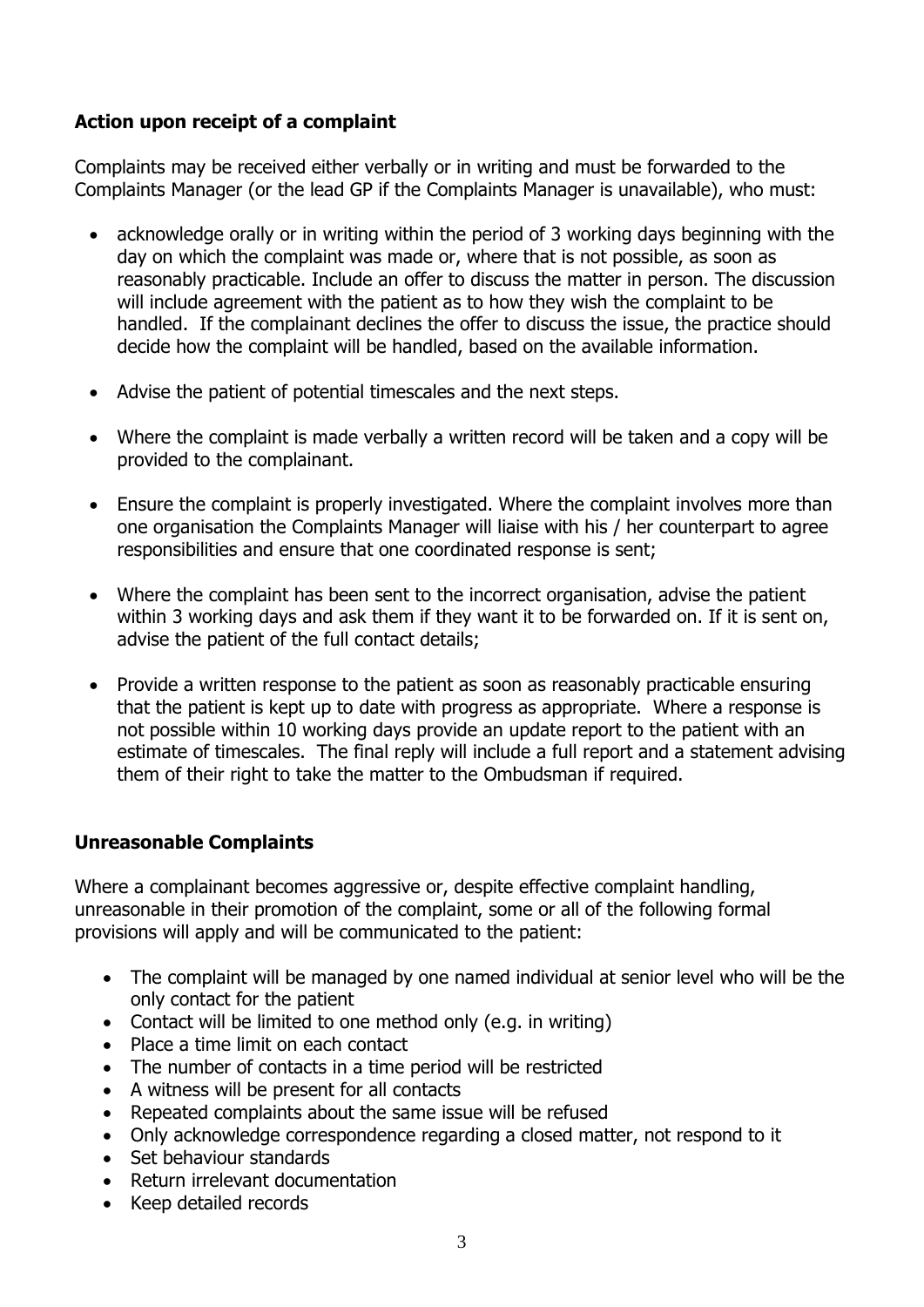# **Final Response**

This will include:

- A clear statement of the issues, investigations and the findings, giving clear evidencebased reasons for decisions if appropriate
- Where errors have occurred, explain these fully and state what will be done to put these right, or prevent repetition
- A focus on fair and proportionate the outcomes for the patient, including any remedial action or compensation
- A clear statement that the response is the final one, or that further action or reports will be send later
- An apology or explanation as appropriate
- The letter should be signed by the "Responsible Person" (or someone delegated by the practice to carry out this function on his/her behalf) and include a statement of the right to escalate the complaint, together with the relevant contact detail

# **Review of complaints**

The complaints handling procedure will be monitored to ensure that it is working effectively and that no discrimination against complainants has ensued. The practice will establish an annual complaints report, incorporating a review of complaints received, along with any learning issues or changes to procedures which have arisen. This report is to be made available to any person who requests it, and may form part of the Freedom of Information Act Publication Scheme.

This will include:

- Statistics on the number of complaints received
- Justified / unjustified analysis
- Known referrals to the Ombudsman
- Subject matter / categorisation / clinical care
- Learning points
- Methods of complaints management
- Any changes to procedure, policies or care which have resulted

# **Confidentiality**

All complaints must be treated in the strictest confidence

Where the investigation of the complaint requires consideration of the patient's medical records, the Complaints Manager must inform the patient or person acting on his/her behalf if the investigation will involve disclosure of information contained in those records to a person other than the Practice or an employee of the Practice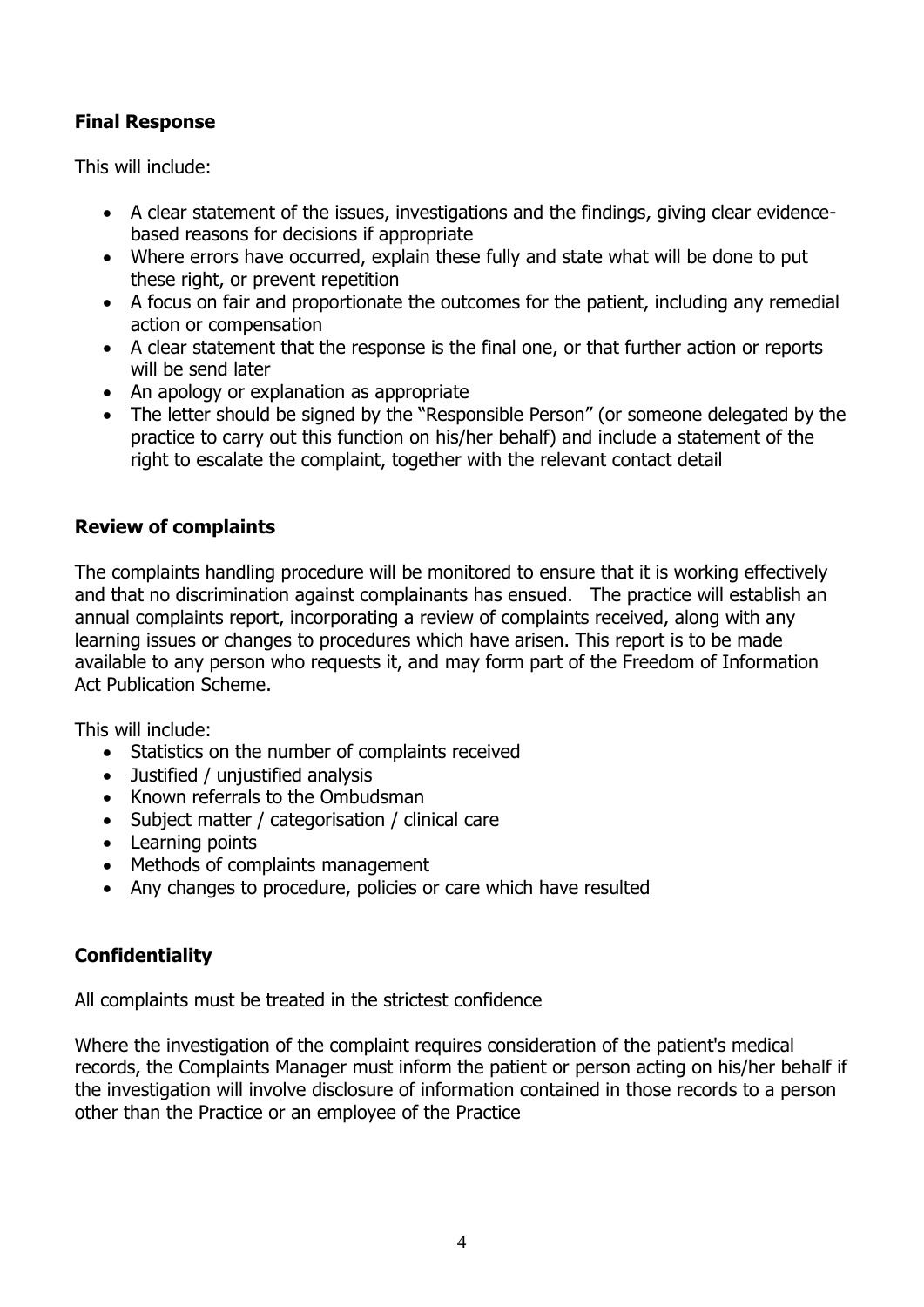The practice must keep a record of all complaints and copies of all correspondence relating to complaints, but such records must be kept separate from patients' medical records.

| <b>DATE</b> | <b>REVIEWED BY</b> | <b>COMMENTS</b> |
|-------------|--------------------|-----------------|
| Sept 2009   | A Warburton        |                 |
| Oct 2010    | A Warburton        | No changes      |
| Nov 2012    | A Warburton        | No changes      |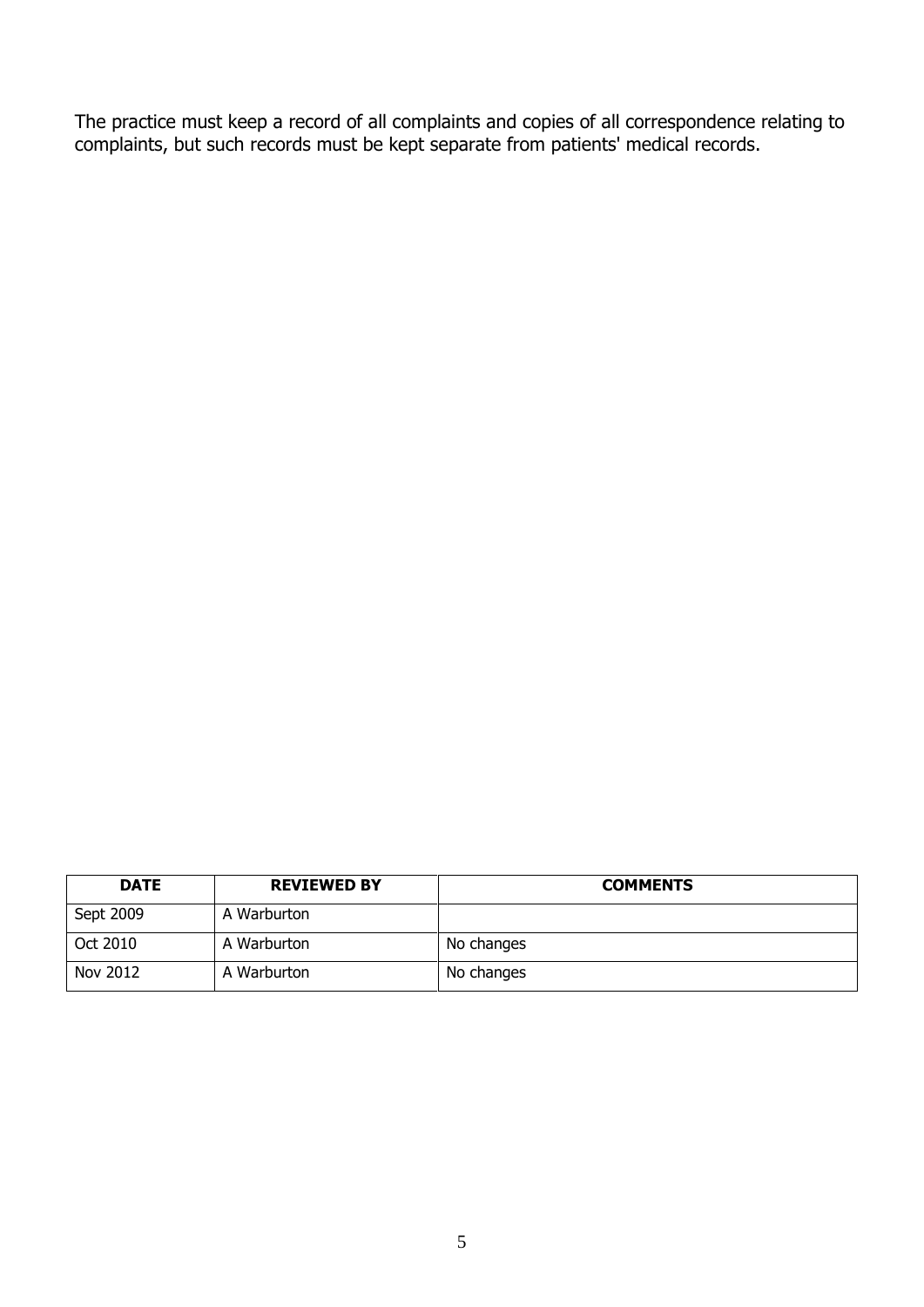### **APPENDIX A**

### **If you are Dissatisfied with the Outcome**

You have the right to approach the

Ombudsman. The contact details are:

#### **The Parliamentary and Health Service Ombudsman Millbank Tower Millbank London SW1P 4QP**

**Tel: 0345 0154033**

**Website: www.ombudsman.org.uk**

**You may also approach PALS for help or advice;**

The Patient Advice and Liaison Service (PALS) is based at NHS Warrington and provides confidential advice and support, helping you to sort out any concerns you may have about the care we provide, guiding you through the different services available from the NHS

**NHS Warrington 930 – 932 Birchwood Boulevard Millennium Park Birchwood Warrington WA3 7QN**

**Tel: 01925 843600**

The practice Complaints Manager is:

### **Alison Warburton**

### **BIRCHWOOD MEDICAL CENTRE**

# **Complaints Procedure**